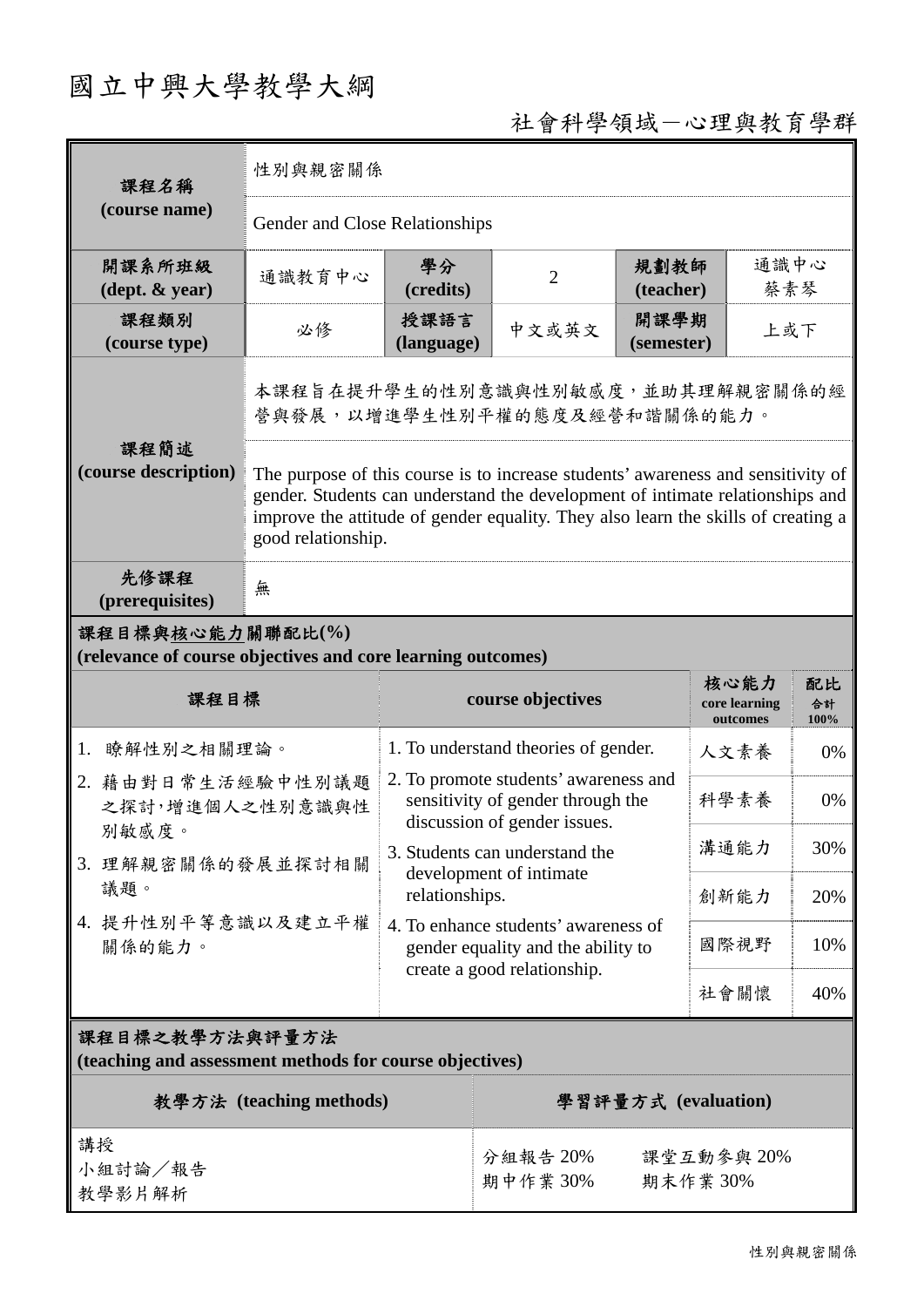#### 授課內容(單元名稱與內容、習作 **/** 考試進度、備註) **(course content and homework / tests schedule)**

單元一:課程簡介、自我探索 單元二:性別概念的重新思考 單元三:性別議題探討 單元四:友誼與愛情 單元五:關係中的對話 單元六:溝通技巧實作練習 單元七:風險管理(一)約會強暴、性騷擾、性侵害、三角關係、網路戀情、同居 單元八:關係中的衝突與暴力 單元九:分手 單元十:同性戀議題 單元十一:婚姻關係(一)夫妻、父職與母職

教科書與參考書目(書名、作者、書局、代理商、說明) **(textbook & other references)**

#### (一) 主要讀本:

白秀玲、柯淑敏(2006)。兩性關係與性別教育。台北:心理。 成令芳等譯(2008)。性別打結—拆除父權違建。台北:群學。 陳金定(2004)。兩性關係與教育。台北:心理。

#### (二) 參考書籍與期刊:

王 行(1998)。解放男人:男性自覺與成長。台北:探索文化。 王浩威(1998)。台灣查甫人。台北:聯合文學。 王雅各主編(1999)。性屬關係(上):性別與社會、建構。台北:心理。 王雅各主編(1999)。性屬關係(下):性別與文化、再現。台北:心理。 李銀河(2004)。女性主義。台北:五南。 林麗珊(2003)。女性主義與兩性關係。台北:五南。 柯淑敏(2006)。兩性關係學。台北:揚智。 黃淑玲、游美惠主編(2007)。性別向度與台灣社會。台北市:巨流。 黃囇莉主編(1999)。跳脫性別框框。台北:女書文化。 畢恆達(2003)。男性性別意識之形成。應用心理研究,**17**,51-84。 楊淑智譯(1995)。掙脫男子氣概的枷鎖。台北:牛頓。 楊清芬譯(1998)。威廉的洋娃娃。台北:遠流。 鄧光潔譯(2004)。妹妹不背洋娃娃:解放芭比情結。台北:書林。 劉秀娟(1999)。兩性教育。台北:揚智。 蘇芊玲(1996)。不再模範的母親。台北:女書文化。 應用心理研究第 **17** 期。台北:五南。

#### (三) 指定讀物:

兩性**/**性別平等教育季刊。台北:教育部訓育委員會。